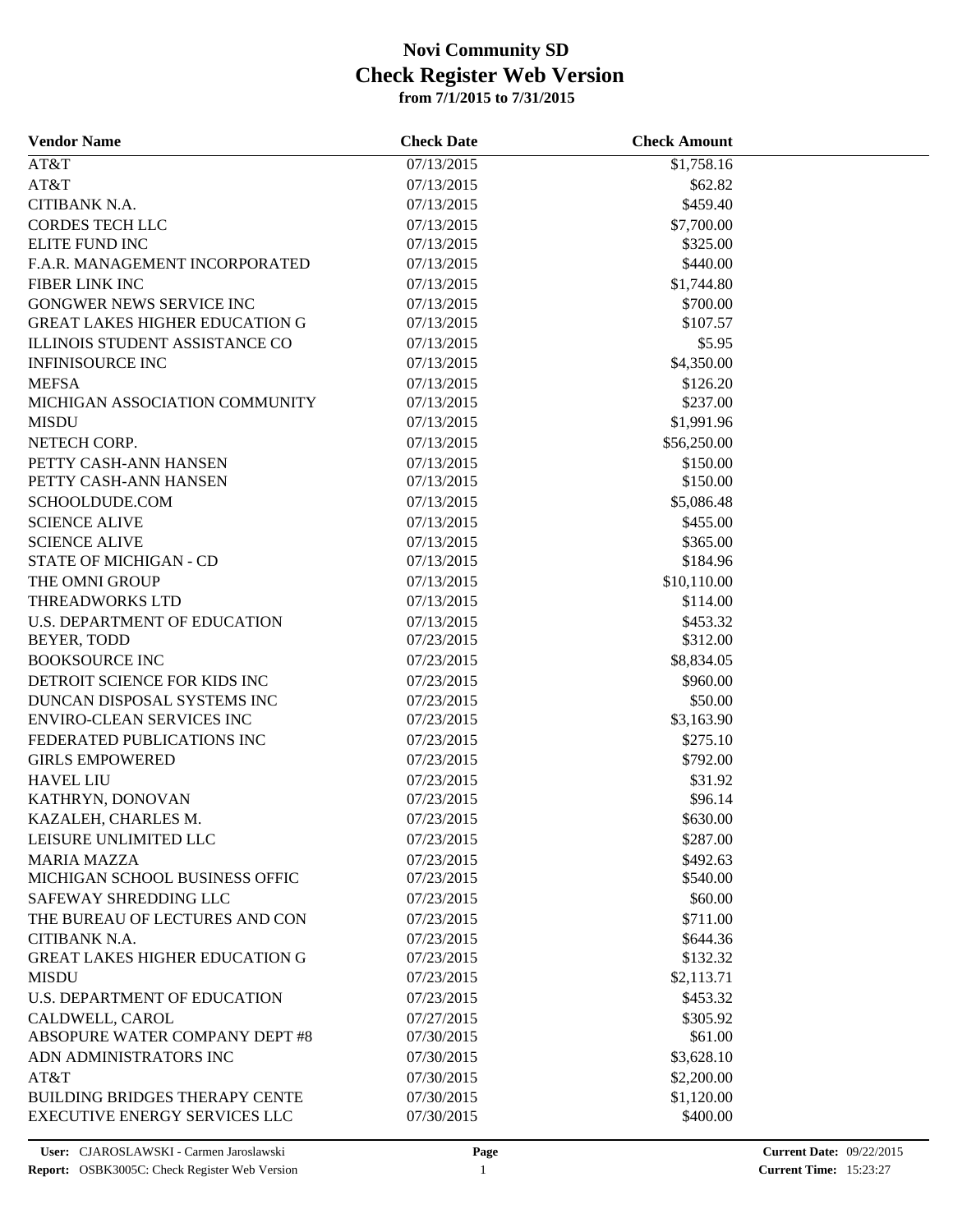## **from 7/1/2015 to 7/31/2015 Check Register Web Version Novi Community SD**

| <b>Vendor Name</b>                     | <b>Check Date</b> | <b>Check Amount</b>   |              |  |
|----------------------------------------|-------------------|-----------------------|--------------|--|
| LIFE INSURANCE COMPANY OF NORT         | 07/30/2015        | \$19,617.31           |              |  |
| LIGHTMASTERS AND ELECTRICAL SE         | 07/30/2015        | \$2,608.50            |              |  |
| MAZZA, MARIA                           | 07/30/2015        | \$1,441.66            |              |  |
| <b>MESSA (MICHIGAN EDUCATION SPEC)</b> | 07/30/2015        | \$568,495.50          |              |  |
| NEOLA INC                              | 07/30/2015        | \$1,095.00            |              |  |
| PIONEER VALLEY BOOKS                   | 07/30/2015        | \$7,026.00            |              |  |
| PRINTNOLOGY INC                        | 07/30/2015        | \$45.00               |              |  |
| UNIVERSITY OF MICHIGAN                 | 07/30/2015        | \$8,000.00            |              |  |
|                                        |                   | <b>Issued:</b>        | \$729,951.06 |  |
| <b>AP Checks Processed:</b>            | 57                | <b>AP Bank Total:</b> | \$729,951.06 |  |
| <b>Total Checks Processed:</b>         | 57                | <b>Grand Total:</b>   | \$729,951.06 |  |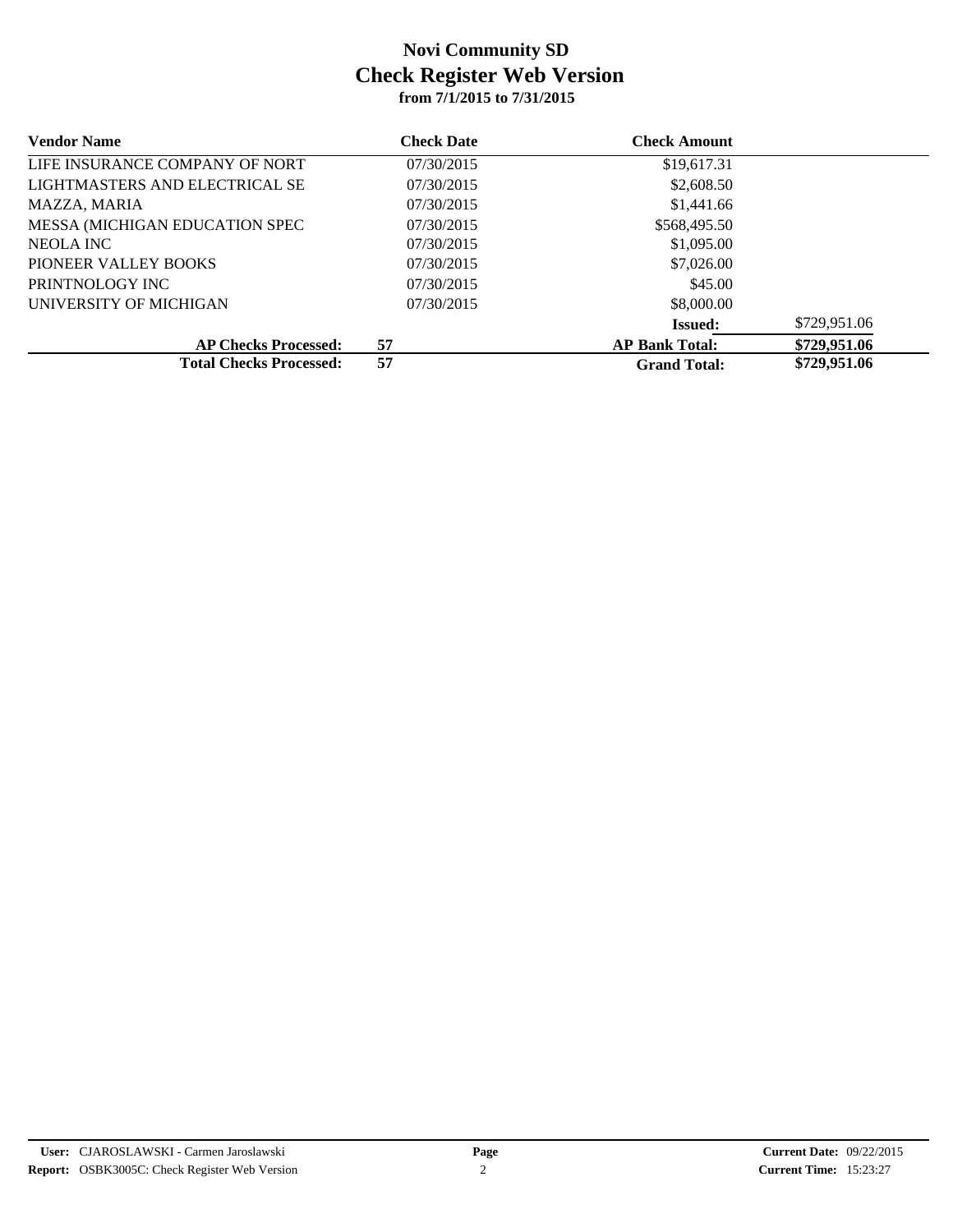## **from 7/1/2015 to 7/31/2015 Check Register Web Version Novi Community SD**

#### **Check Totals by by Fund**

| Fund | <b>Fund Description</b> | <b>Status</b> | <b>Status Desc.</b> |        | <b>Check Amount</b> |
|------|-------------------------|---------------|---------------------|--------|---------------------|
| 110  | Board of Ed             | IS            | Issued              |        | \$695,600.93        |
| 120  | <b>SE Health Srv</b>    | IS            | Issued              |        | \$1,120.00          |
| 130  | CARE                    | IS            | Issued              |        | \$806.00            |
| 170  | AC Imp Inst             | IS            | Issued              |        | \$23,905.05         |
| 230  | RF Comm Rec             | IS            | Issued              |        | \$3,771.97          |
| 410  | <b>SF</b>               | IS            | Issued              |        | \$1,744.80          |
| 420  | CP14 Business           | IS            | Issued              |        | \$275.10            |
| 610  | <b>SA</b>               | IS            | Issued              |        | \$2,727.21          |
|      |                         |               |                     | Total: | 729,951.06          |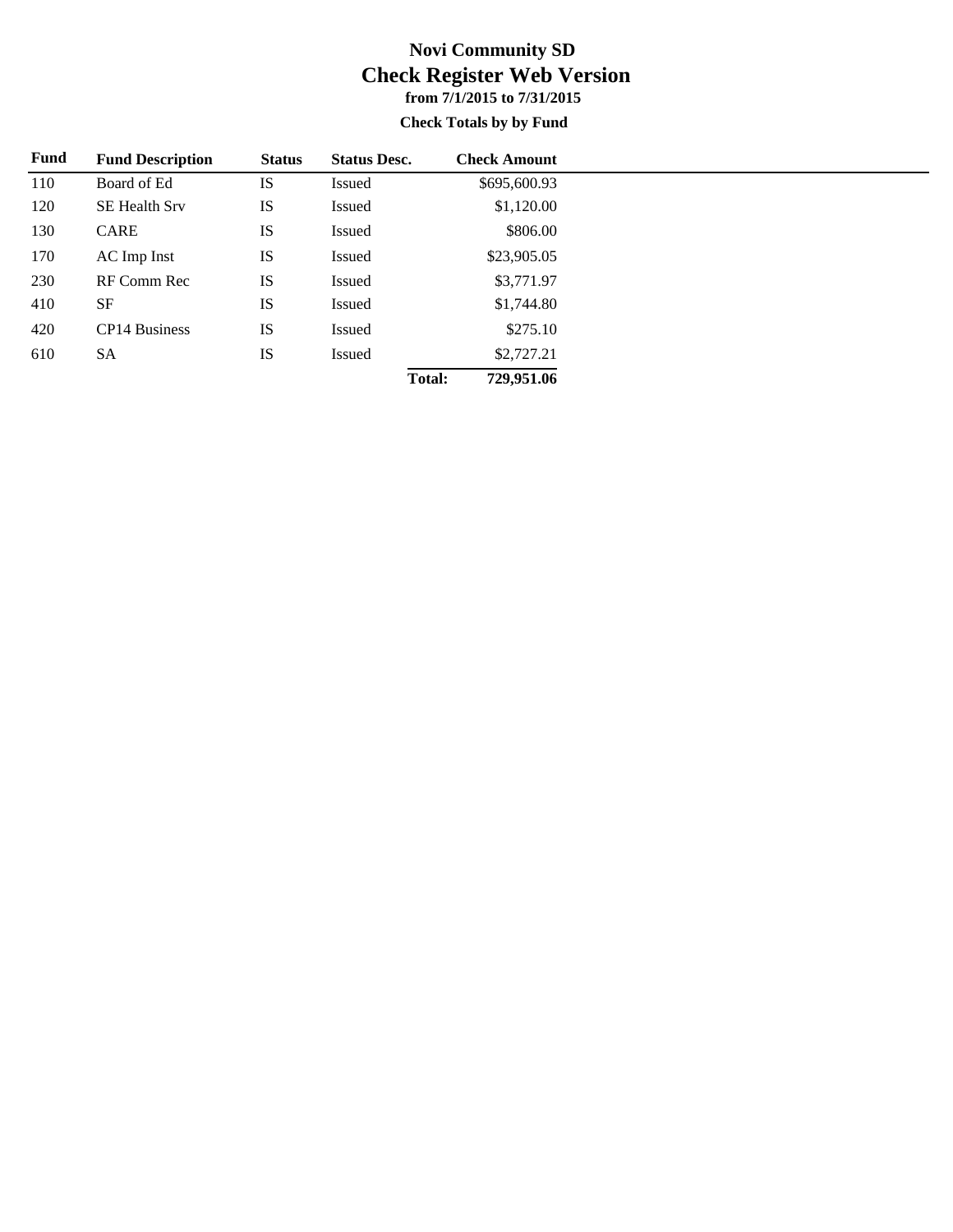**WEB Check Register**

**Enter Date Range** 2015-07-01 **and** 2015-07-31

# **Current Month Check Register**

| Check<br>Date | <b>Vendor Name</b>                                         | <b>Check Amount</b> |
|---------------|------------------------------------------------------------|---------------------|
| 7/9/2015      | ADVANTAGE FIRST AID TRAINING AND SAFETY LLC                | \$348.00            |
| 7/9/2015      | ALLA TABAK THE BEST DEALS FOR YOU LLC                      | \$900.00            |
| 7/9/2015      | AVENTRIC TECHNOLOGIES, LLC                                 | \$220.00            |
| 7/9/2015      | <b>CAROL CHAPUT</b>                                        | \$34.51             |
| 7/9/2015      | <b>CENGAGE LEARNING</b>                                    | \$3,380.03          |
| 7/9/2015      | <b>CHARLES ERNEST COMSTOCK</b>                             | \$136.00            |
| 7/9/2015      | CHARLES M. KAZALEH                                         | \$345.00            |
| 7/9/2015      | CORDES TECH, LLC FOXBRIGHT                                 | \$500.00            |
| 7/9/2015      | DETROIT SCIENCE FOR KIDS, INC. DBA/ MAD SCIENCE OF DETROIT | \$2,030.00          |
| 7/9/2015      | DISTRICT REIMBURSEMENTS/REFUNDS                            | \$207.32            |
| 7/9/2015      | FUNUTATION TEKADEMY LLC THEODORE P. JORDAN                 | \$2,496.00          |
| 7/9/2015      | <b>HEALTHY BUG LLC</b>                                     | \$30.00             |
| 7/9/2015      | <b>JESSICA PAIGE STCHUR</b>                                | \$240.00            |
| 7/9/2015      | JUNIOR SIX SIGMA LLC BRICKS 4 KIDS                         | \$960.00            |
| 7/9/2015      | <b>KATY DINKELMANN</b>                                     | \$269.99            |
| 7/9/2015      | <b>KEN JOHNSTON</b>                                        | \$437.50            |
| 7/9/2015      | KIMBERLY LAMMERS                                           | \$2,070.00          |
| 7/9/2015      | <b>LUCAS BUCK</b>                                          | \$900.00            |
| 7/9/2015      | MARSHALL MUSIC                                             | \$0.00              |
| 7/9/2015      | MARSHALL MUSIC                                             | \$165.00            |
| 7/9/2015      | MATHESON TRI-GAS, INC.                                     | \$502.24            |
| 7/9/2015      | MATTHEW ADMIRAAL                                           | \$140.00            |
| 7/9/2015      | MCMASTER-CARR SUPPLY COMPANY                               | \$68.71             |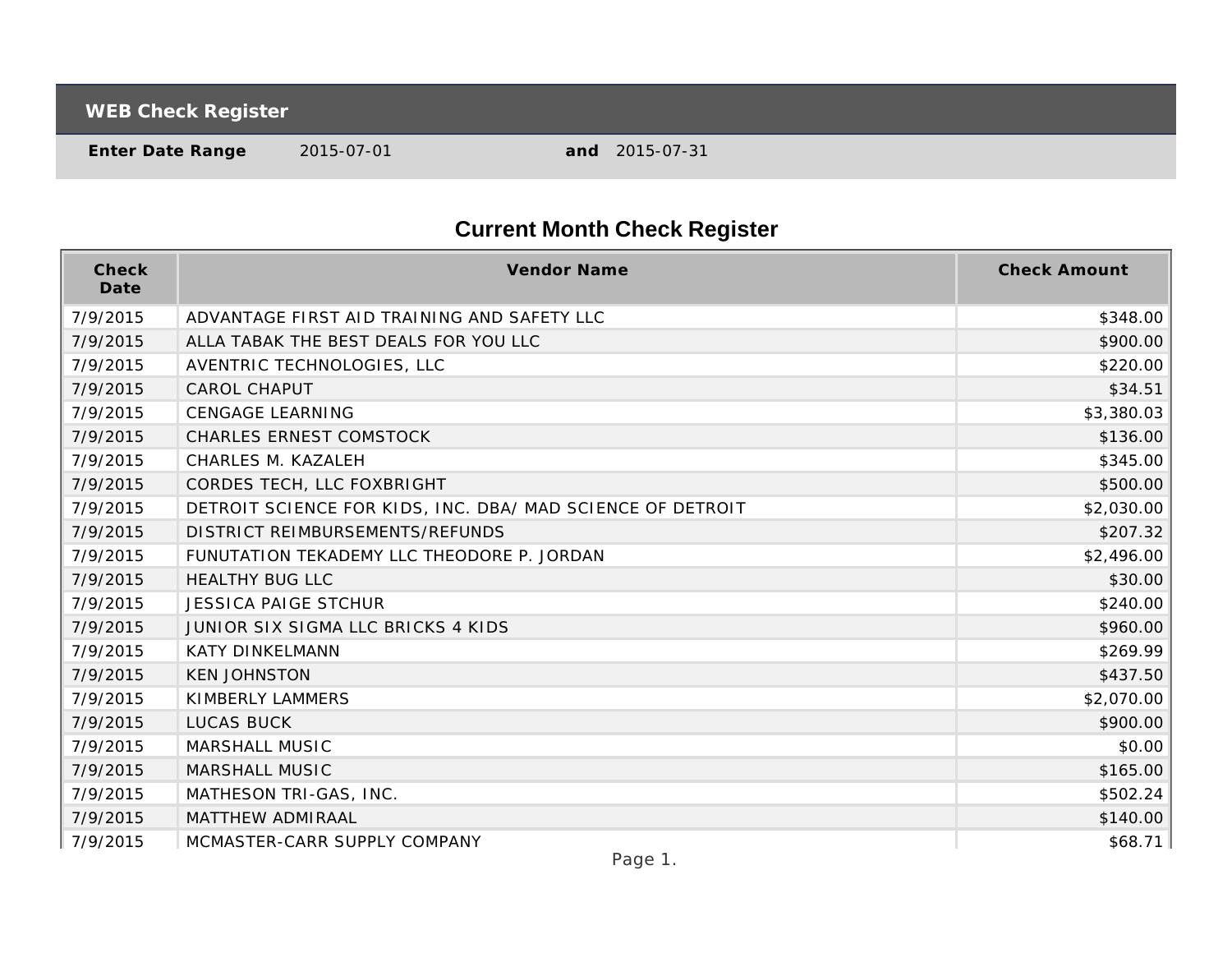| 7/9/2015  | <b>MYLA LEE</b>                                          | \$366.10     |
|-----------|----------------------------------------------------------|--------------|
| 7/9/2015  | OAKLAND SCHOOLS                                          | \$6,943.00   |
| 7/9/2015  | RANDY GROSECLOSE GENIUS EDUCATION LLC                    | \$250.00     |
| 7/9/2015  | RELIABLE DELIVERY LOGISTICS, INC.                        | \$1,930.50   |
| 7/9/2015  | ROSIE M. CHAPMAN                                         | \$380.00     |
| 7/9/2015  | ROTARY CLUB OF NOVI, MICHIGAN NOVI ROTARY CLUB           | \$356.00     |
| 7/9/2015  | SANDRA M. BRASIL                                         | \$29.32      |
| 7/9/2015  | SBSI SOFTWARE INC.                                       | \$1,156.80   |
| 7/9/2015  | SOUTH LYON COMMUNITY SCHOOLS                             | \$3,078.34   |
| 7/9/2015  | TALKING POINT SPEECH THERAPY, LLC                        | \$750.00     |
| 7/9/2015  | THRUN LAW FIRM, P.C.                                     | \$8,993.74   |
| 7/9/2015  | V.O.I.C.E. PAYMENT/REIMBURSEMENT                         | \$32.59      |
| 7/9/2015  | V.O.I.C.E. PAYMENT/REIMBURSEMENT                         | \$16.94      |
| 7/9/2015  | V.O.I.C.E. PAYMENT/REIMBURSEMENT                         | \$29.66      |
| 7/9/2015  | V.O.I.C.E. PAYMENT/REIMBURSEMENT                         | \$11.76      |
| 7/9/2015  | V.O.I.C.E. PAYMENT/REIMBURSEMENT                         | \$149.98     |
| 7/9/2015  | V.O.I.C.E. PAYMENT/REIMBURSEMENT                         | \$15.96      |
| 7/9/2015  | <b>VESCO OIL CORPORATION</b>                             | \$240.00     |
| 7/9/2015  | MICHIGAN SURVEY SPECIALISTS, INC. KEM-TEC LAND SURVEYORS | \$4,000.00   |
| 7/16/2015 | BLUE WATER AQUATICS KIRK GRANT                           | \$630.00     |
| 7/16/2015 | BRENT OR JAIME JOHNSON                                   | \$410.55     |
| 7/16/2015 | CITIBANK, N.A. c/o SHERMETA LAW GROUP, PC                | \$0.00       |
| 7/16/2015 | CITY OF NOVI WATER & SEWER BILL                          | \$0.00       |
| 7/16/2015 | CITY OF NOVI WATER & SEWER BILL                          | \$10,287.07  |
| 7/16/2015 | COMPASS GROUP USA, INC. CHARTWELLS DINING SERVICES       | \$29,494.46  |
| 7/16/2015 | DIRECT ENERGY BUSINESS, INC.                             | \$0.00       |
| 7/16/2015 | DIRECT ENERGY BUSINESS, INC.                             | \$60,567.15  |
| 7/16/2015 | <b>DTE ENERGY</b>                                        | \$7,321.95   |
| 7/16/2015 | ENVIRO-CLEAN SERVICES, INC.                              | \$124,542.22 |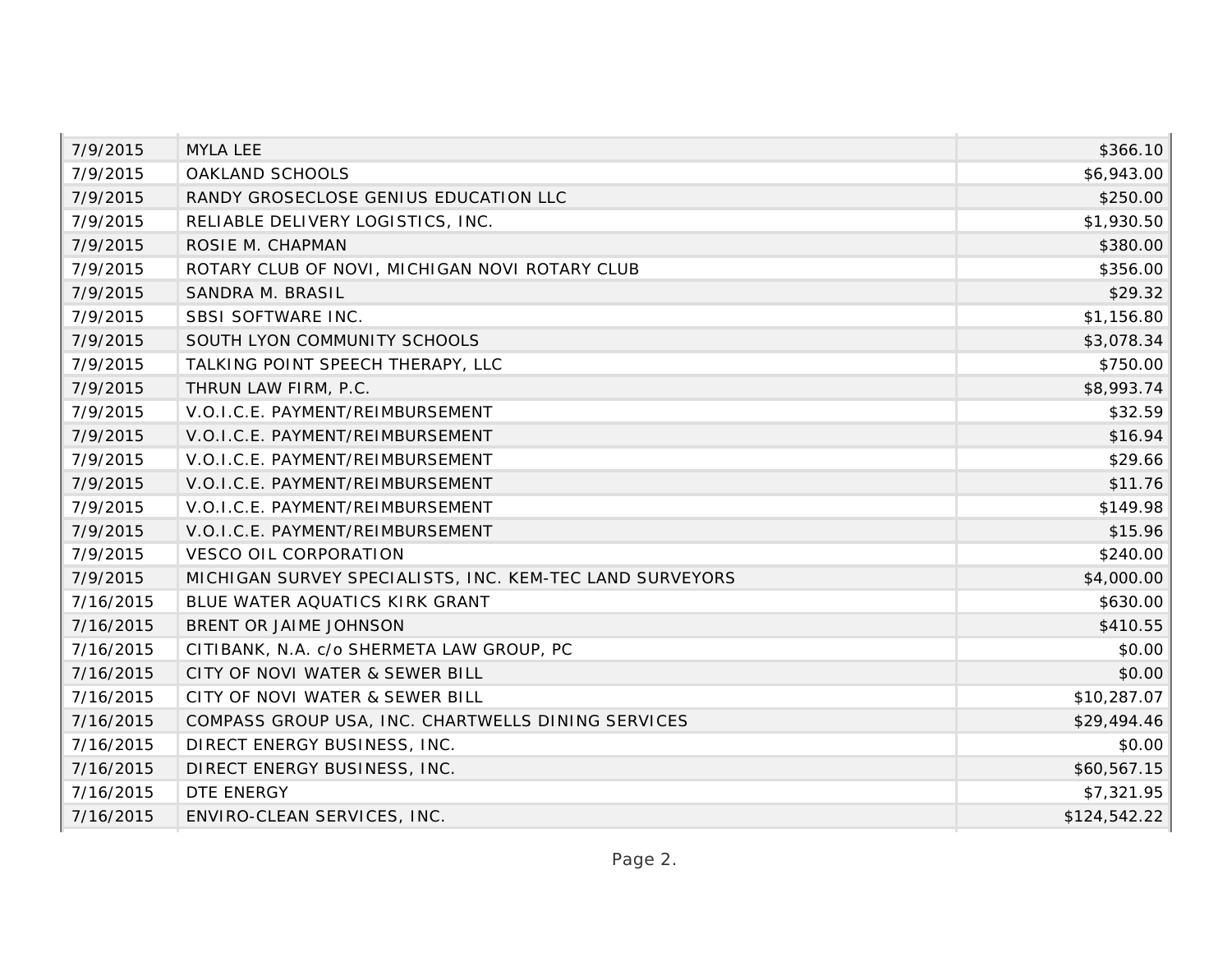| 7/16/2015 | GREAT LAKES HIGHER EDUCATION GUARANTY CORPORATION ADMINISTRATIVE WAGE<br><b>GARNISHMENT UNIT</b> | \$0.00       |
|-----------|--------------------------------------------------------------------------------------------------|--------------|
| 7/16/2015 | ILLINOIS STUDENT ASSISTANCE COMMISSION                                                           | \$0.00       |
| 7/16/2015 | <b>MEFSA</b>                                                                                     | \$0.00       |
| 7/16/2015 | MISDU MICHIGAN STATE DISBURSEMENT                                                                | \$0.00       |
| 7/16/2015 | PROVIDENCE OCCUPATIONAL HEALTH PARTNERS                                                          | \$102.00     |
| 7/16/2015 | ROBERT S. COOLMAN                                                                                | \$40.00      |
| 7/16/2015 | STATE OF MICHIGAN - CD MICHIGAN DEPARTMENT TREASURY                                              | \$0.00       |
| 7/16/2015 | U.S. DEPARTMENT OF EDUCATION STUDENT FINANCIAL ASSISTANCE/COLLECTIONS                            | \$0.00       |
| 7/16/2015 | <b>VESCO OIL CORPORATION</b>                                                                     | \$112.25     |
| 7/16/2015 | WAGEWORKS, INC                                                                                   | \$852.84     |
| 7/23/2015 | BRANDON SCHOOL DISTRICT                                                                          | \$17,983.52  |
| 7/23/2015 | OAKLAND SCHOOLS                                                                                  | \$60.00      |
| 7/23/2015 | ORCHARD HILLS PTO PAYMENT/REIMBURSEMENT                                                          | \$43.02      |
| 7/23/2015 | PITNEY BOWES PURCHASE POWER                                                                      | \$9,562.00   |
| 7/23/2015 | PRINTNOLOGY, INC.                                                                                | \$35.00      |
| 7/23/2015 | <b>STEVEN BARR</b>                                                                               | \$373.02     |
| 7/23/2015 | DIGITAL AGE TECHNOLOGIES, INC.                                                                   | \$0.00       |
| 7/23/2015 | DIGITAL AGE TECHNOLOGIES, INC.                                                                   | \$437,140.80 |
| 7/23/2015 | INTEGRATED DESIGN SOLUTIONS, LLC                                                                 | \$10,434.00  |
| 7/23/2015 | FOOD SERVICE REFUND/REIMB.                                                                       | \$46.00      |
| 7/30/2015 | <b>AT&amp;T LONG DISTANCE</b>                                                                    | \$300.00     |
| 7/30/2015 | BUILDING BRIDGES THERAPY CENTER                                                                  | \$896.00     |
| 7/30/2015 | EXELON CORPORATION CONSTELLATION NEW ENERGY - GAS DIVISION, LLC                                  | \$0.00       |
| 7/30/2015 | EXELON CORPORATION CONSTELLATION NEW ENERGY - GAS DIVISION, LLC                                  | \$11,971.98  |
| 7/30/2015 | KELLY DUNLAP KJD CONSULTING                                                                      | \$3,670.10   |
| 7/30/2015 | NOVI PUBLIC LIBRARY                                                                              | \$2,756.84   |
| 7/30/2015 | FOSTER SPECIALTY FLOORS                                                                          | \$23,895.00  |
| 7/30/2015 | NETECH CORP.                                                                                     | \$143,953.02 |
|           |                                                                                                  | Grand Total  |